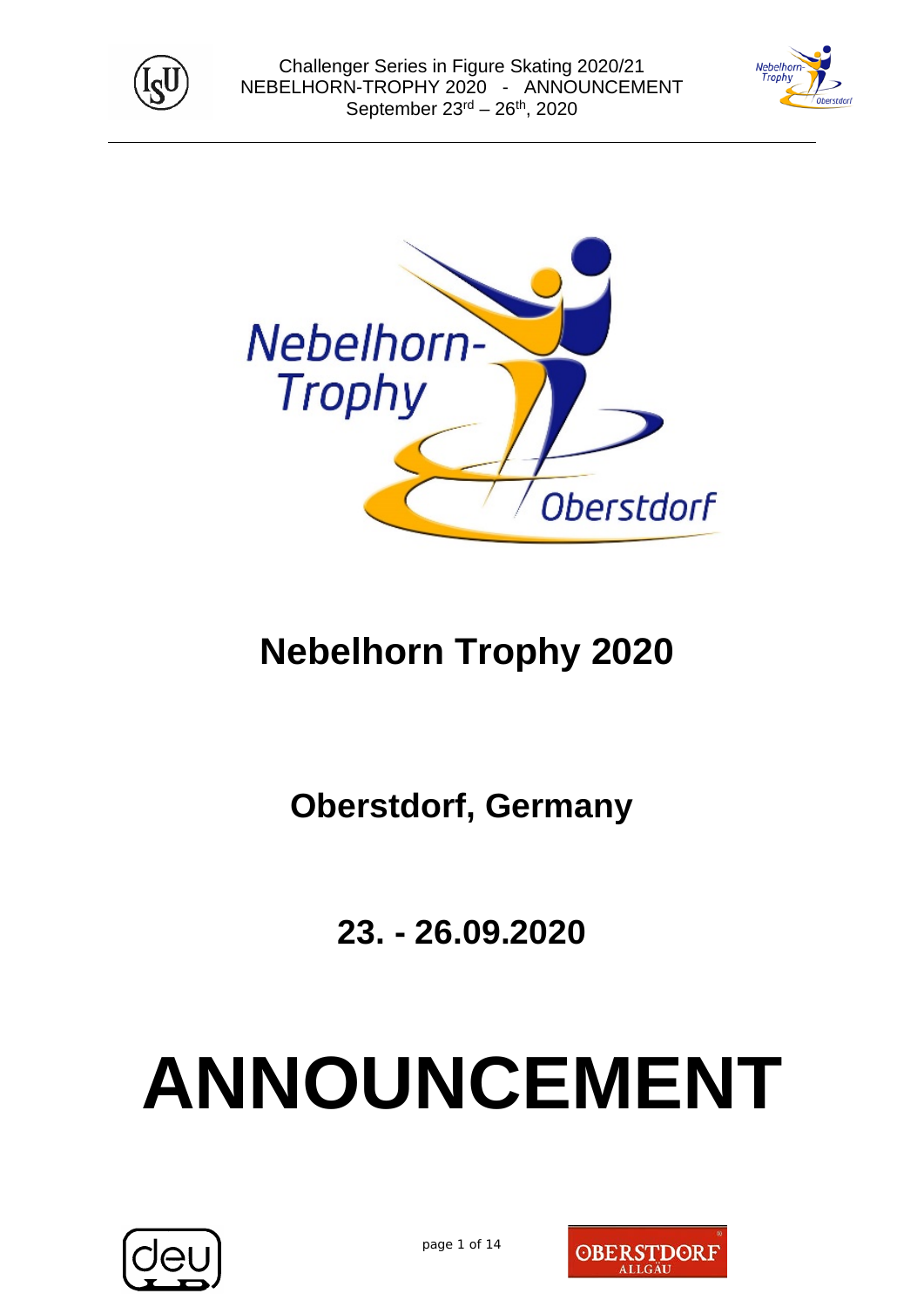



## **ANNOUNCEMENT / INVITATION**

## **NEBELHORN-TROPHY 2020**

## **FRITZ-GEIGER-MEMORIAL TROPHY 2020**

**An International Senior Competition for Men, Ladies, Pair Skating and Ice Dance**

**organized by the**

*Deutsche Eislauf-Union e. V*

**Oberstdorf, Germany September, 23rd – 26th, 2020**

**A competition as part of the** 



**Challenger Series in Figure Skating 2020/21**

**under the authorization of the** 

**INTERNATIONAL SKATING UNION**



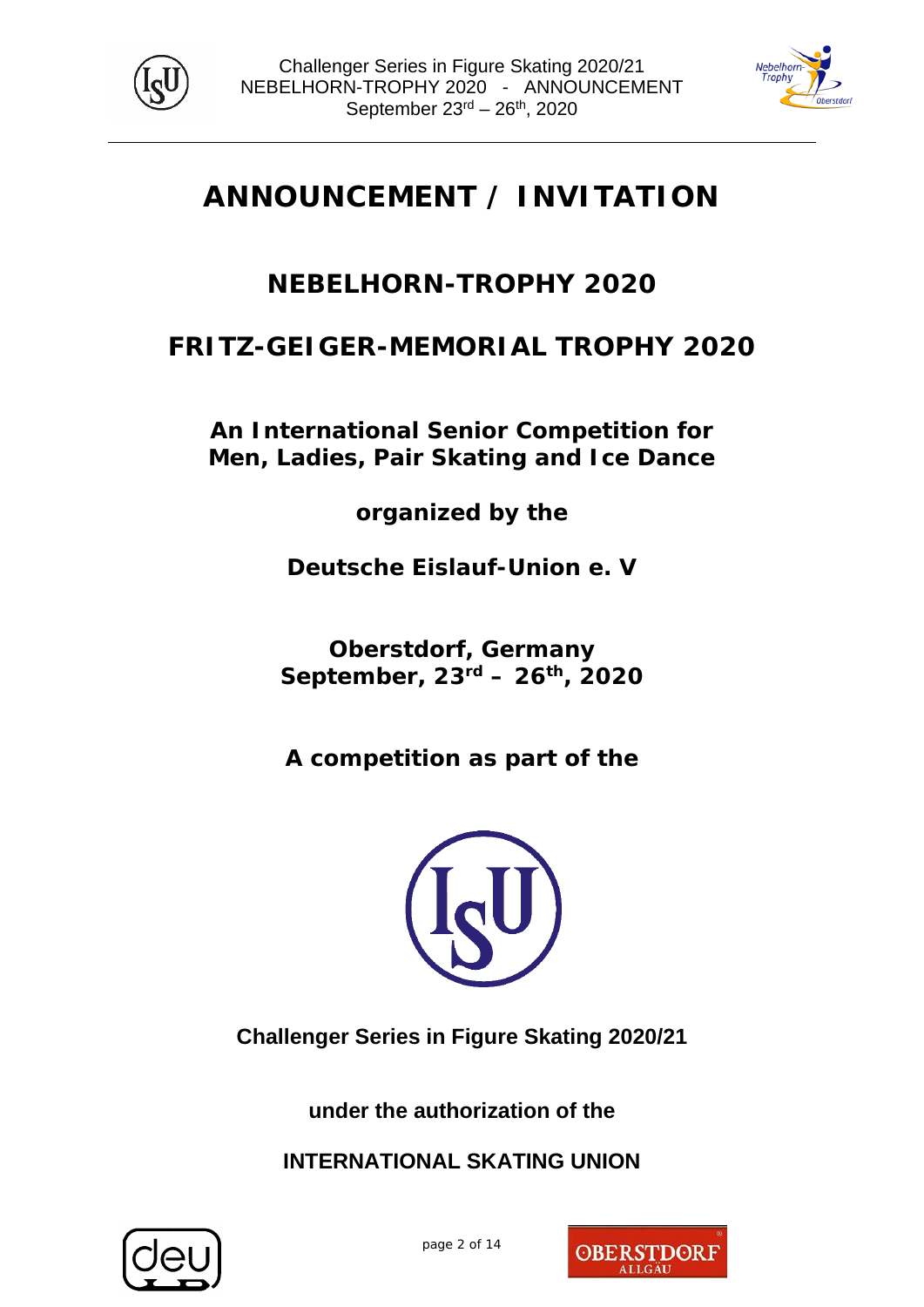



*Please note:*

*The Organizing Committee reserves the right to cancel the "Nebelhorn-Trophy 2020" if due to the Coronavirus (Covid-19) the decision or recommendation of the national/local Government will not agree to conduct such an event or if the travel restrictions into and out of Germany will block the Teams for an unexpected period of time.* 

## **1. GENERAL**

The "Nebelhorn-Trophy 2020" will celebrate its 52<sup>nd</sup> anniversary of this traditional international competition in Figure Skating.

The Nebelhorn-Trophy will be conducted in accordance with the ISU Constitution and General Regulations 2018, the Special Regulations and Technical Rules Single & Pair Skating and Ice Dance 2018 as well as all pertinent ISU Communications.

Participation in the **"Nebelhorn-Trophy"** is open to all Competitors who belong to an ISU Member, and qualify with regard to eligibility according to Rule 102, provided their ages fall within the limits specified in Rule 108, paragraph 3 a) and they meet the participation, citizenship and residency requirements in Rule 109, paragraphs 1 through 5 and ISU Communication 2030 or any update of this Communication.

In accordance with Rule 109 of the ISU General Regulations and ISU Communication 2030 all Skaters who do not have the nationality of the Member by which they have been entered or who, although having such nationality, have in the past represented another Member, must present an ISU Clearance Certificate. Passports of all Skaters, as well as the ISU Clearance Certificate, if applicable, must to be presented at the accreditation of the event for verification.

All competitors must be entered through their respective ISU Member Federation.

The prizes consist of the "Nebelhorn-Trophy" and the "Fritz-Geiger-Memorial-Trophy".

The winners of the Pairs and Ice Dance category as well as the winners of the Single events will receive replicas of the "Nebelhorn-Trophy", the original cup remains in the organizer's possession.

The best placed ISU Member, receiving the highest amount of points according to the placements of the "Nebelhorn-Trophy 2020" will receive the "FRITZ-GEIGER-MEMORIAL TROPHY 2020".

## **2. ISU CHALLENGER SERIES IN FIGURE SKATING**

The **Nebelhorn Trophy** is part of the ISU Challenger Series in Figure Skating 2020/2021 and will be conducted in accordance with additional requirements as specified in the General Announcement for the ISU Challenger Series in Figure Skating 2020/21 as well as ISU Communication 2307. The **Nebelhorn-Trophy** is one of the ISU Challenger Events, having included Pair Skating.



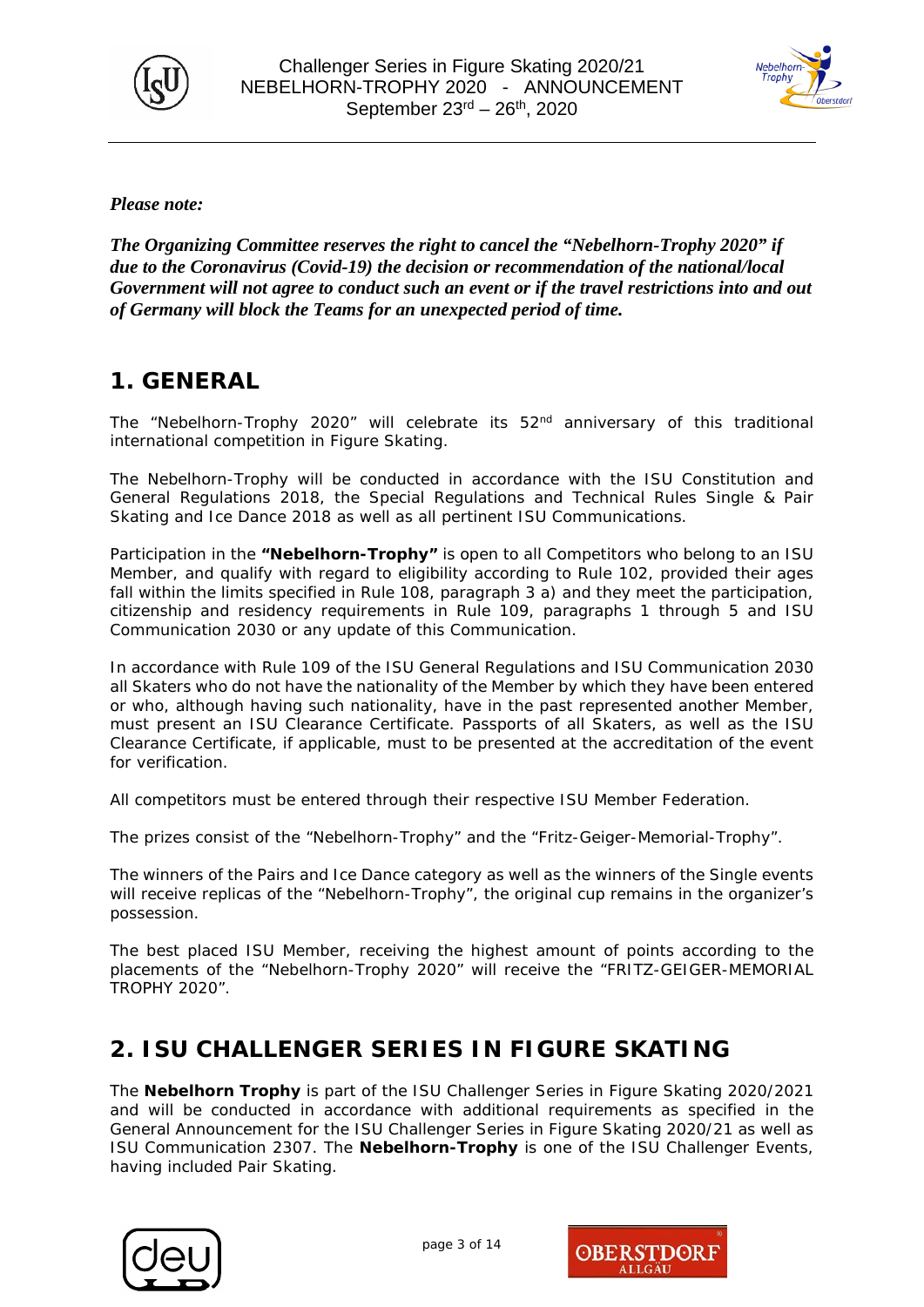



If the requirements specified in the above-mentioned documents are fulfilled the event will count towards ISU World Standing Points and Minimum Total Technical Score.

There is a limitation for the Skaters/Couples to three (3) participations in the events of the ISU Challenger Series in Figure Skating, however, participation in any of an ISU Junior Grand Prix of Figure Skating events or an ISU Grand Prix of Figure Skating events does not limit the participation in events of the ISU Challenger Series.

#### **ISU CHALLENGER SERIES IN FIGURE SKATING RANKING AND PRIZE MONEY**

Based on the current travel restrictions imposed by the COVID-19 situation, which would not allow all skaters to travel to the locations of the Challenger Series events, and with regards to fairness to every Skaters, the ISU Council decided there would be no Challenger Series Ranking this season and therefore no ISU Prize Money will be awarded.

## **3. TECHNICAL DATA**

- ISU Member: Deutsche Eislauf-Union e.V
- Place: Eislaufzentrum / BLZ Oberstdorf, Roßbichlstrasse 2-6, D-87561 Oberstdorf. A skating complex with two indoor ice-rinks, air conditioned and heated with the ice surface of 60m x 30m each; Main and Practice Rink are next to each other. Member of the "ISU Centre of Excellence".

#### **MEN**

**Short Program:** The required elements to be skated are those listed in ISU Technical Rules Single & Pairs, Rule 611, paragraph 1 and 2 and the respective ISU Communication.

Duration: 2 minutes and 40 seconds, +/- 10 sec.

**Free Skating:** In accordance with the ISU Technical Rules Single and Pair Skating 2018, Rule 612 and the respective ISU Communication**.** Special attention should be paid to the "well-balanced-Program" and the element values.

Duration: 4 minutes, +/-10 seconds

#### **LADIES**

**Short Program:** The required elements to be skated are those listed in ISU Technical Rules Single & Pair Skating 2018, Rule 611, paragraph 1 and 2 and the respective ISU Communication.

Duration: 2 minutes and 40 seconds, +/- 10 sec.

**Free Skating:** In accordance with the ISU Technical Rules Single and Pair Skating 2018, Rule 612 and the respective ISU Communication**.** Special attention should be paid to the "well-balanced-Program" and the element values.

Duration: 4 minutes, +/- 10 seconds



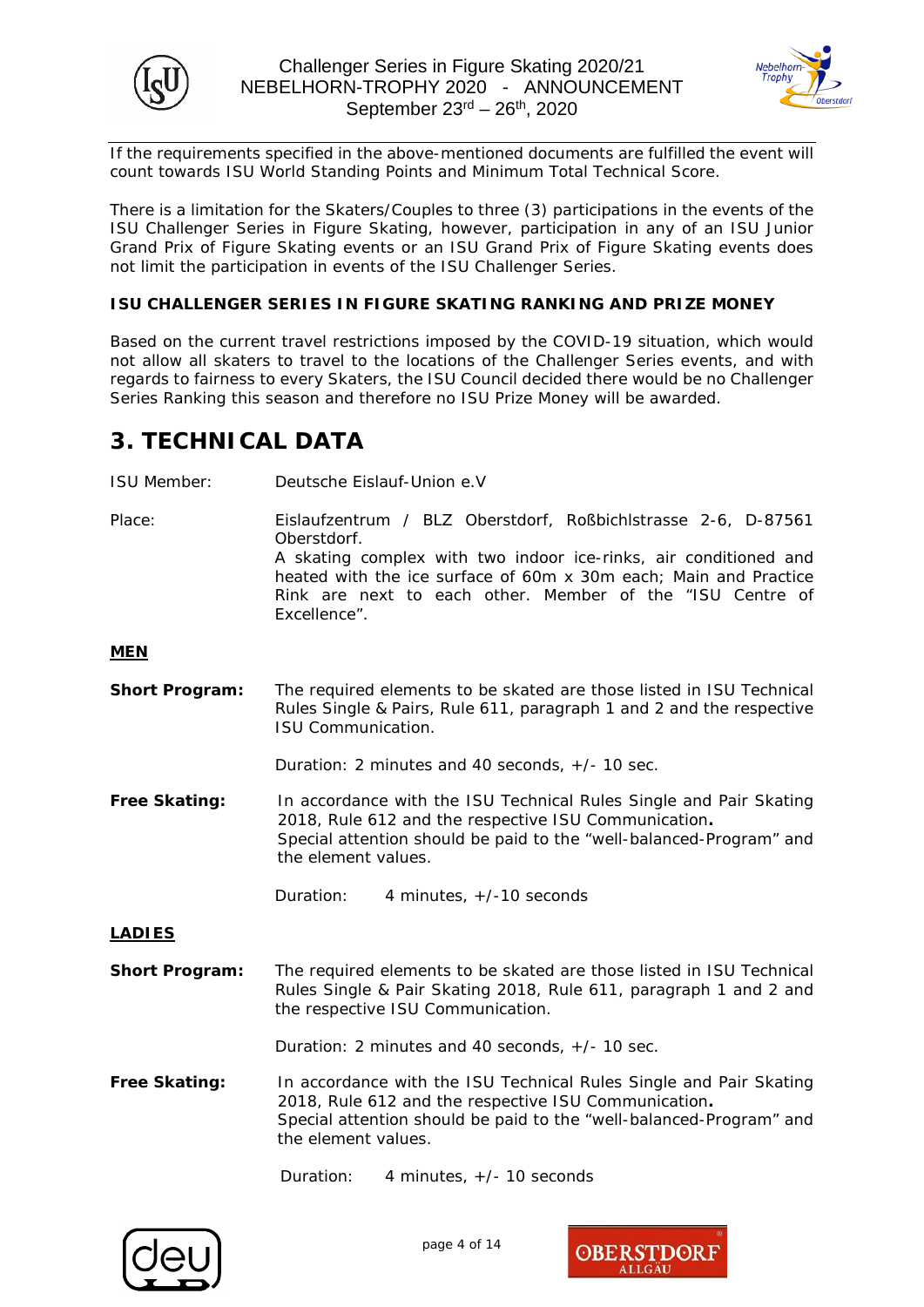

**PAIR SKATING**



| <b>PAIR SKAIING</b>   |                                                                                                                                                                                                                     |
|-----------------------|---------------------------------------------------------------------------------------------------------------------------------------------------------------------------------------------------------------------|
| <b>Short Program:</b> | The required elements to be skated are those listed in ISU Technical<br>Rules Single and Pair Skating 2018, Rule 620, paragraph 1 and 2, for<br>2020/2021 and the relevant ISU Communications.                      |
|                       | Duration: 2 minutes and 40 seconds, +/- 10 sec.                                                                                                                                                                     |
| Free Skating:         | In accordance with ISU Technical Rules Single and Pair Skating 2018,<br>Rule 621 and the relevant ISU Communications. Special attention<br>should be paid to the "well-balanced program" and the element<br>values. |
|                       | Duration: 4 minutes, +/- 10 seconds                                                                                                                                                                                 |
| <u>ICE DANCE</u>      |                                                                                                                                                                                                                     |
| <b>Rhythm Dance:</b>  | In accordance the ISU Technical Rules Ice Dance 2018, Rule 709, and<br>all pertinent ISU Communications.                                                                                                            |
|                       | Rhythms, required elements and guidelines are those listed in ISU<br>Communication 2314, 2315 and subsequent updates.                                                                                               |
|                       | Duration: 2 minutes and 50 seconds, +/- 10 sec                                                                                                                                                                      |
| <b>Free Dance:</b>    | In accordance with the ISU Technical Rules Ice Dance 2018, Rule 710.<br>The required elements to be skated are those listed in ISU<br>Communication 2314, 2315 and subsequent updates.                              |
|                       | Duration: 4 minutes, $+/-$ 10 seconds                                                                                                                                                                               |
|                       |                                                                                                                                                                                                                     |

## **4. ENTRIES**

All Entries must be made by the ISU Member concerned based on the regulations for the Challenger Series in Figure Skating 2020/21.

All entries for the "Nebelhorn-Trophy" must be done through the **ISU Online Registration System (ORS)** by the deadline indicated. Hotel and travel information should also be entered into ORS, as well as bank information. Declarations will need to be uploaded to the ORS as well.

#### **4.1 Preliminary Entries**

The preliminary entries must reach the Organizer by latest **August 3rd, 2020** by entering the information through ORS.



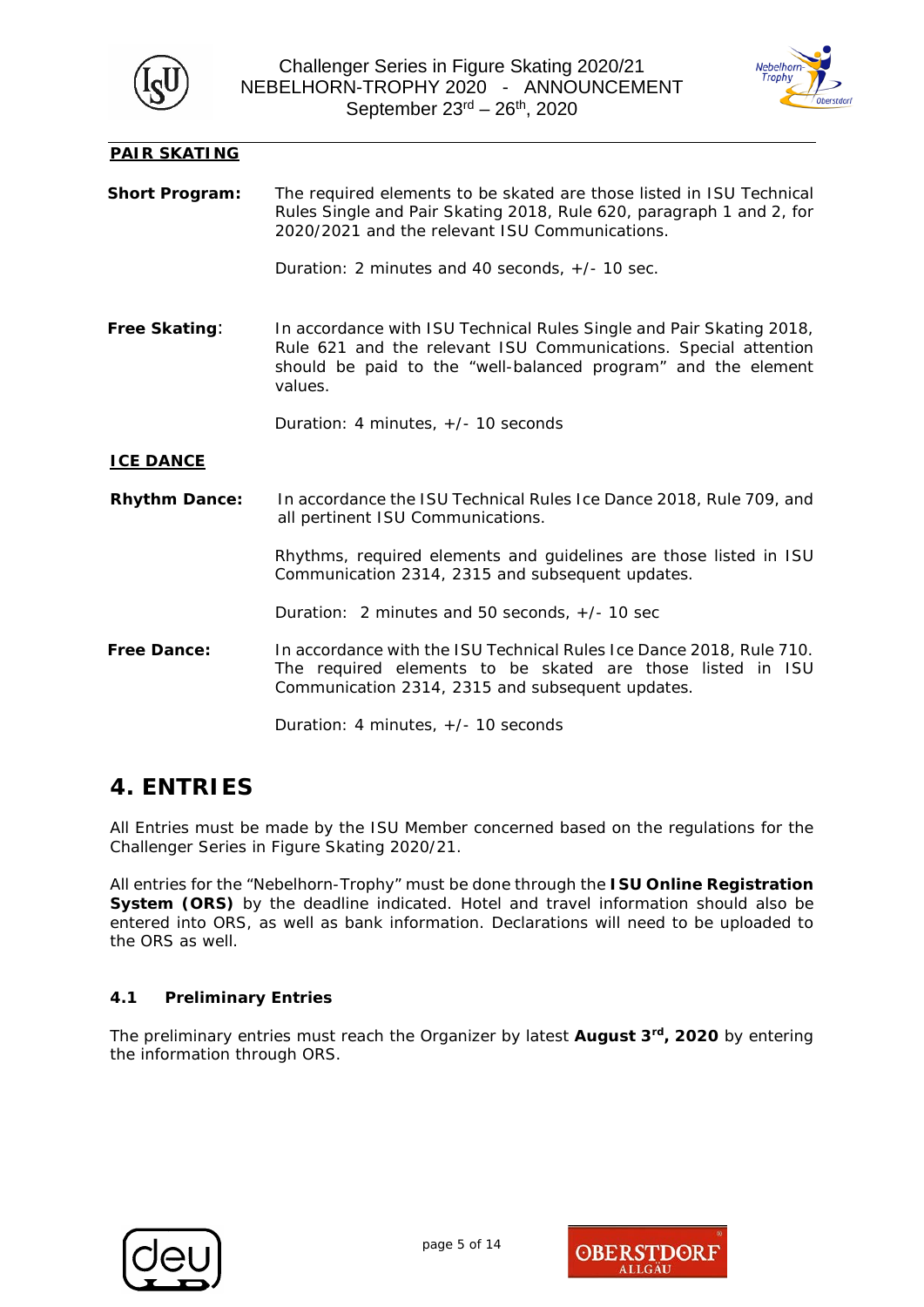



#### **4.2 Entries by Name**

#### **4.2.1 Entries of Competitors**

Each ISU Member has the right to nominate up to three (3) competitors/couples for each event in the NEBELHORN-TROPHY 2020. In case of too many entries, the Organizer may limit (reduce) the final entries.

There will be a list of alternate skaters/couples, if more entry requests arrive than the limited number as to paragraph below.

• There will, in principle, be a total of 30 competitors in each individual discipline, 16 Pairs and 25 Ice Dance couples.

With the entry forms, the "Program Content Sheet" must be returned to the Organizing Committee. It is mandatory that the Program Content Sheet be completed precisely by each skater/couple in English using the proper terminology.

The Entries by names must be made via the ISU Online Registration System (ORS):

**<https://fms.sportresult.com/isu>**

and will be submitted via the ORS simultaneously to the:

**Deutsche Eislauf-Union e.V.** Menzinger Straße 68 D-80992 München  $fax: +4985609426$ e-mail: event@eislauf-union.de

and to:

ISU Secretariat fax: +41 21 612 66 77 e-mail: [entries@isu.ch](mailto:entries@isu.ch)

not later than: **Friday, August 28th, 2020 – 20:00 h (local time Oberstdorf)**.

#### **4.2.2 Entries of Judges**

Each participating ISU Member has the right to nominate one (1) judge who has at least the qualification "Judge for International Competitions". If an ISU Member has entries in three or more disciplines, this Member has the right to enter a second judge, who has to have the qualification "ISU or International for Figure Skating" **AND** also "ISU or International for Ice Dance".

In case of too many nominated judges the organizer will draw the panel of judges immediately after the closing date for the entries. The result of such draw will be communicated to all ISU Members involved in writing immediately after the conclusion of such draw.



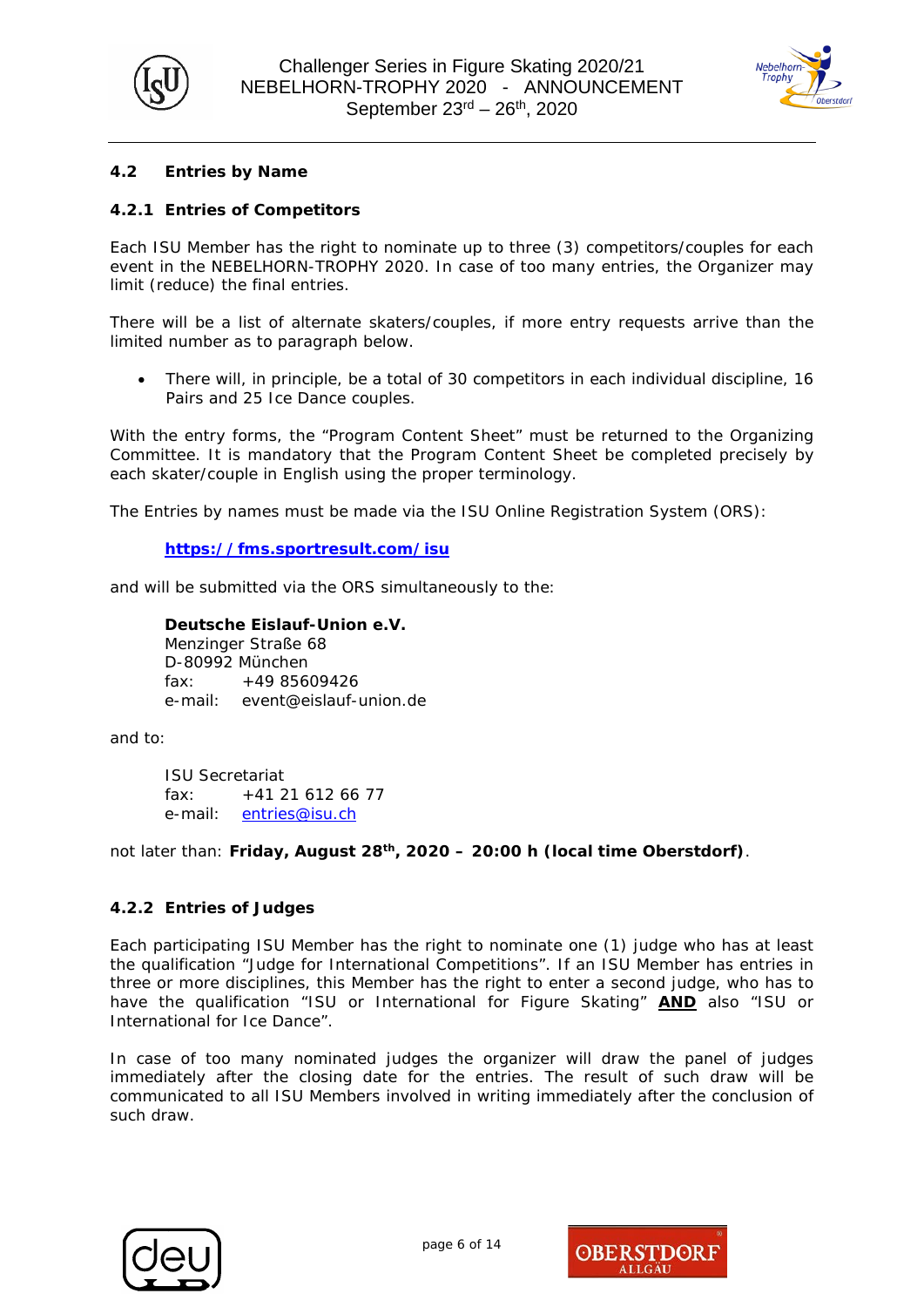



The Entries of Judges must be made via the ISU Online Registration System (ORS) not later than Friday, August 28<sup>th</sup>, 2020 - 20:00 h (local time Oberstdorf).

Each panel of Judges will consist of at least 7 Judges. In exceptional cases and if there is no possibility to compose a panel of judges with at least 7 Judges, the ISU Vice-President Figure Skating may exceptionally authorize the panel in question to have a minimum of 6 Judges.

In case that at the time of the competition more Judges will be available and entered as required to compose the panels of Judges in one or more disciplines, the Organizing Member in consultation with the ISU will conduct on site, a draw for the panel of judges in the discipline in question for the first segment. The Judges, not drawn for the first segment will be seated for the second segment.

The panel for the second segment (Free Skating / Free Dance) will in this case be completed by an open draw amongst the Judges serving in the first segment of the discipline in question.

#### **4.2.3 Entries of Team Members**

Official entries of Team Leaders, Assistant Team Leaders, Team Officials, Team Medical Staff and Coaches and the partner or relative of a Judge will be accepted. Accreditation will be provided to those who are officially accepted by the Organizer.

Please be advised that only one Coach per Skater will be accredited. An Assistant Team Leader will be accepted for Teams having six (6) and more Skaters. Only two Team Officials of each Member, including the Member President provided that they are Council Members, Technical Committee Members or Members of the Head Office of their Federation, will be accredited. Not more than one (1) Team Doctor and one (1) Team Physiotherapist will be accepted as the Team Medical Staff, for which the organizer requests the right to have a medical certification (document) presented before accreditation. An accompanying person to a Judge will only be accepted for accreditation if this person is a partner in life or a relative of the Judge. The Member Federations guarantee that the requested accreditation of Team Members will correspond to their function within the team and the Federation.

The names of all team members must be submitted via the ISU Online Registration System (ORS) and must reach the Organizing Committee and the ISU Secretariat not later Friday, August  $28<sup>th</sup>$ ,  $2020 - 20:00$  h local time Oberstdorf.

#### **4.2.4 Entry Fee**

With the entry to the competition, the entry fee must be paid as follows:

65.00 € per single skater 90.00 € per pair or ice dance couple

#### **The entry fee will not be refunded in case of withdrawals for any reason, except when the Organizer has to reduce the entries.**

Entry fees are required at time of final entries (not later than August 28<sup>th</sup>, 2020).

Bank: HypoVereinsbank Bank Address: Filiale 34543 München-Stachus Karlsplatz 7



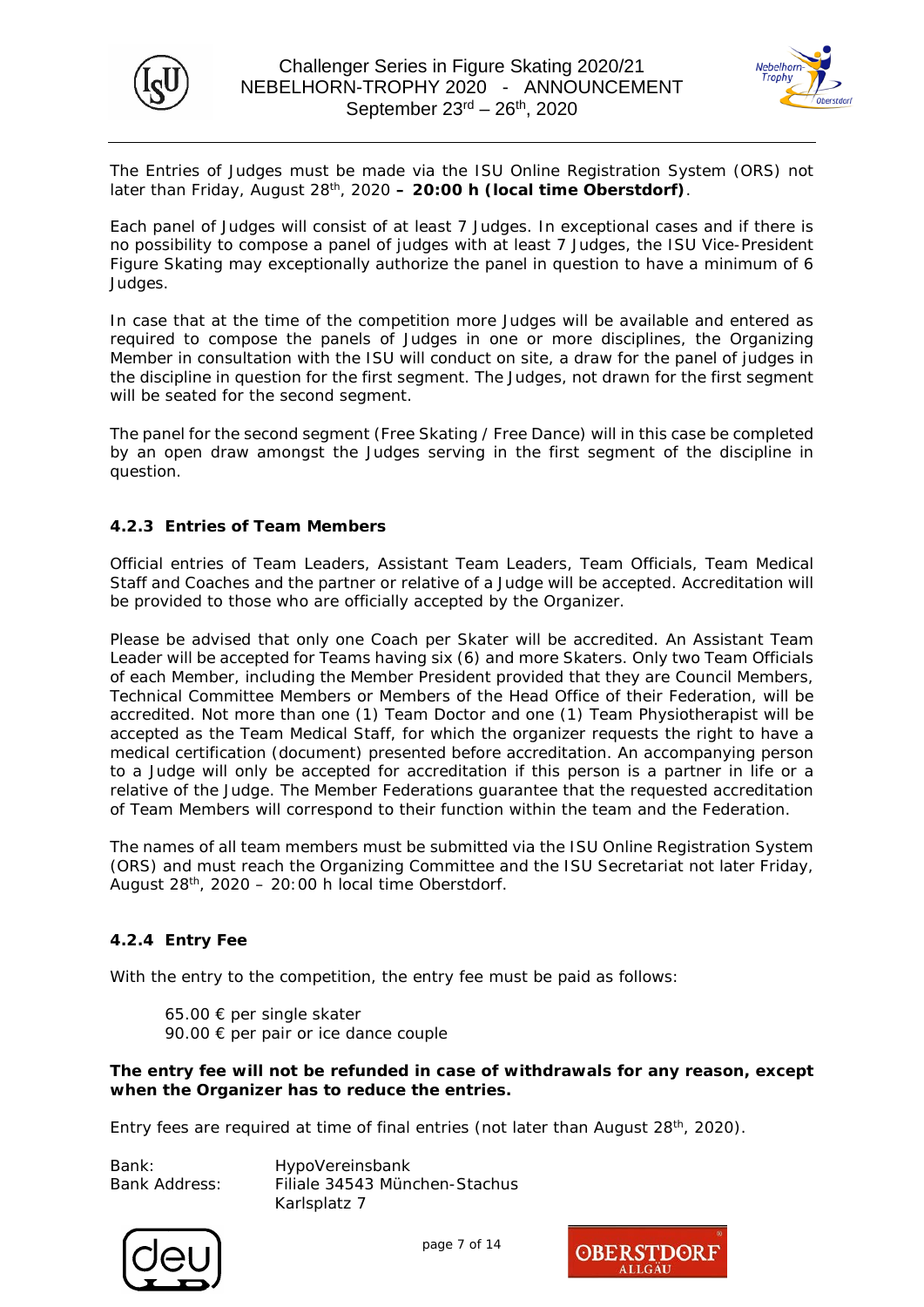



80335 München; Germany

Account owner.: Deutsche Eislauf-Union BIC: HYVEDEMMXXX DE58700202700015383006

## **5. APPOINTED EVENT OFFICIALS**

This Challenger Series in Figure Skating event will follow the requirements of the General Announcement for the Challenger Series in Figure Skating 2020/2021 as well as ISU Communication 2307 and principles of Rule 420, paragraph 5.a) of the ISU Special Regulations Single & Pair Skating and Ice Dance 2020 for appointing the event officials.

The members of each individual Technical Panel (Technical Controller and the Technical Specialists) will not be from the same ISU Member. At least two (2) Technical Panel members will have the qualification "ISU", however one of the three members may have the qualification "International".

The Referee will have at least the qualification "International" and could be of the same ISU Member as one member of the Technical Panel (Technical Controller and Technical Specialists).

The Data Operator and the Replay Operator will have at least the qualification "International".

## **6. MEALS, LODGING AND TRAVEL EXPENSES**

The organizer will provide and cover the expenses for rooms and meals for all Referees, the Technical Controllers, the Technical Specialists, the Data and Replay Operators participating, beginning with dinner on **Tuesday, September 22nd, 2020** until breakfast on **Sunday, September 27th, 2020.**

The organizer will provide and cover the expenses for rooms and meals for all Judges participating, beginning with lunch on **Wednesday, September 23rd, 2020** until breakfast on **Sunday, September 27th, 2020.**

Should any of the above-mentioned persons arrive at the hotel before or stay longer than the period described above, their room costs and expenses will be the responsibility of the individual and must be paid on arrival.

The Organizing Committee will cover the costs for travel expenses for all Referees, the Technical Controllers, the Technical Specialists, the Data and Replay Operators.

In accordance with the General Announcement for the Challenger Series in Figure Skating 2020/2021 as well as ISU Communication 2307, all Referees, the Technical Controllers, the Technical Specialist, the Data and Replay Operators and Judges officiating in the "senior" competitions of a Challenger Series in Figure Skating event will, at the expense of the organizing ISU Member, receive pocket money of CHF 200.00 or the equivalent in the local currency. Any Official officiating besides in the "senior" category also in another category (for example junior), will at the expense of the organizing ISU Member receive an additional amount of CHF 100.00 (or equivalent in another currency) of pocket money per additional day of service.



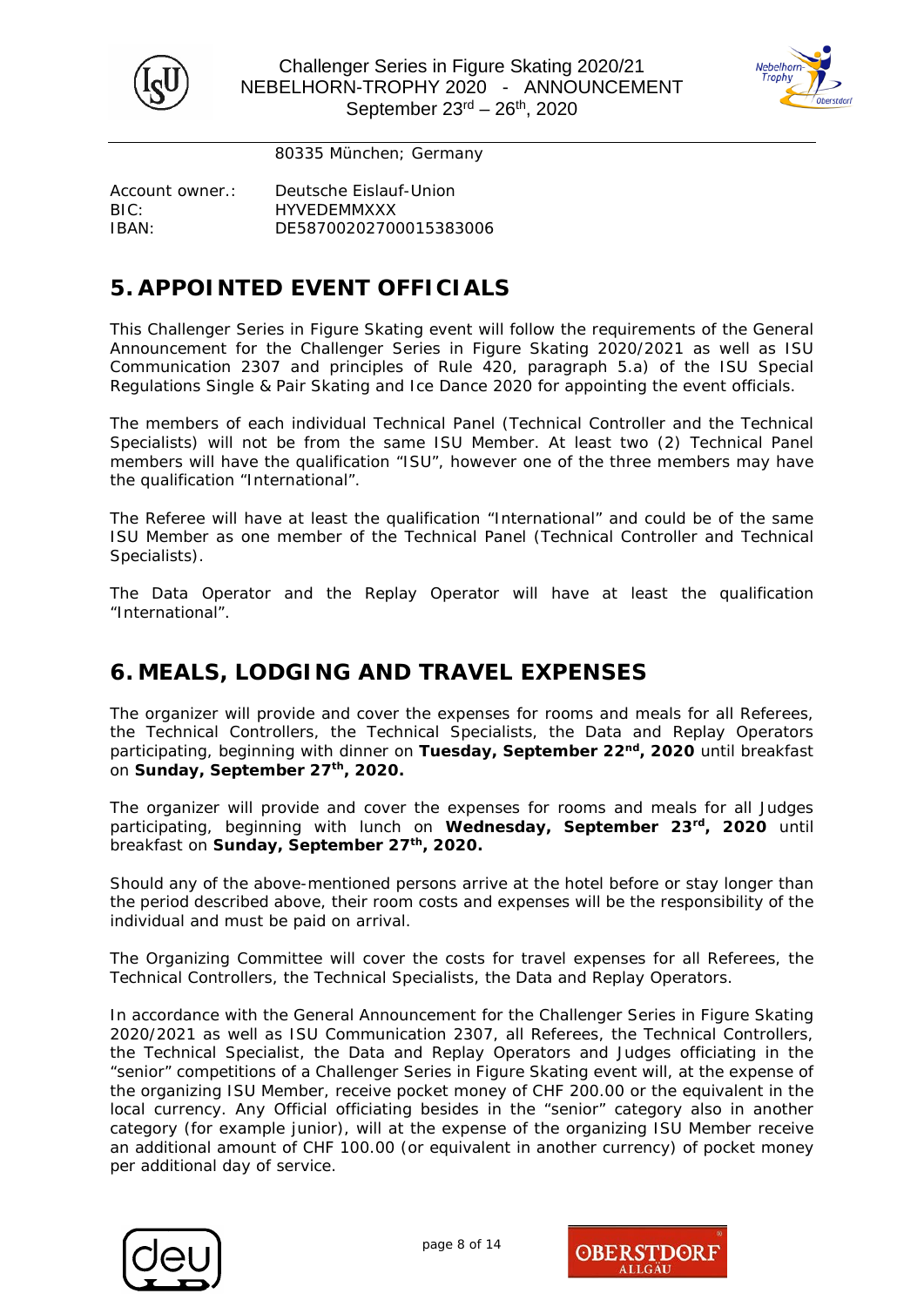



## **7. PRACTICE**

The official practice will start on Wednesday, September 23rd, 2020 - late morning. A detailed schedule will be posted well ahead and will also be handed out at the time of registration.

## **8. MUSIC / PLANNED PROGRAM SHEETS**

All Competitors shall furnish competition music of excellent quality on CD in any other approved format, in accordance with Rule 343, paragraph 1. A list of titles, composers and orchestras of the music to be used for the Short Program and Free Skating Program for Single and Pairs, for the Rhythm and Free Dance Program for Ice Dance and for the Exhibition must be listed for each Competitor on the official Music Selection Form and attached to the official Entry Form for Competitors.

In accordance with Rule 343, paragraph 1, all covers/discs must show the Competition event, Competitor's name, the Nation and the exact running time of the music (not skating time) including any starting signal and must be submitted at the time of registration. Each program (short program, free skating, rhythm dance, free dance) must be recorded on a separate disc. In addition, competitors/couples must provide a back-up drive for each program.

If music information is not complete and/or the music is not provided, accreditation will not be given.

The Planned Program Content must be entered by the ISU member or the Skater(s) on the dedicated ISU platform. It is mandatory that the Program Content information be filled in precisely by each Skater/team in English using the terminology for the elements listed in the respective ISU Communication.

## **9. ARRIVAL OF PARTICIPANTS / TEAMS**

The nearest airport to Oberstdorf is MÜNCHEN (Munich) (2 ½ to 3 hours by train). There is a direct train from Munich Main Station to Oberstdorf every two hours.

If the regular train will not be used for the trip, a **special bus-service will also be provided between the airport in Munich and Oberstdorf at certain times. Costs for this service will be 50,00 Euros per person one way.** The same service is offered for the return after the competition. Further information will be available from the beginning of August at: <https://www.eislauf-union.de/events/nebelhorn-trophy>

All Referees, the Technical Panel (Technical Controllers, Technical Specialists, Data & Replay Operators), Judges, Competitors, Team Leaders, Team Officials, Team Medical Staff and Coaches are requested to announce to the Organizing Committee as soon as possible but no later than Friday, August 28<sup>th</sup>, 2020 the name of the airlines, flight numbers, dates and times of arrival or any other information concerning transportation and arrivals. The detailed travel information needs to be submitted via the ISU Online Registration System (ORS).



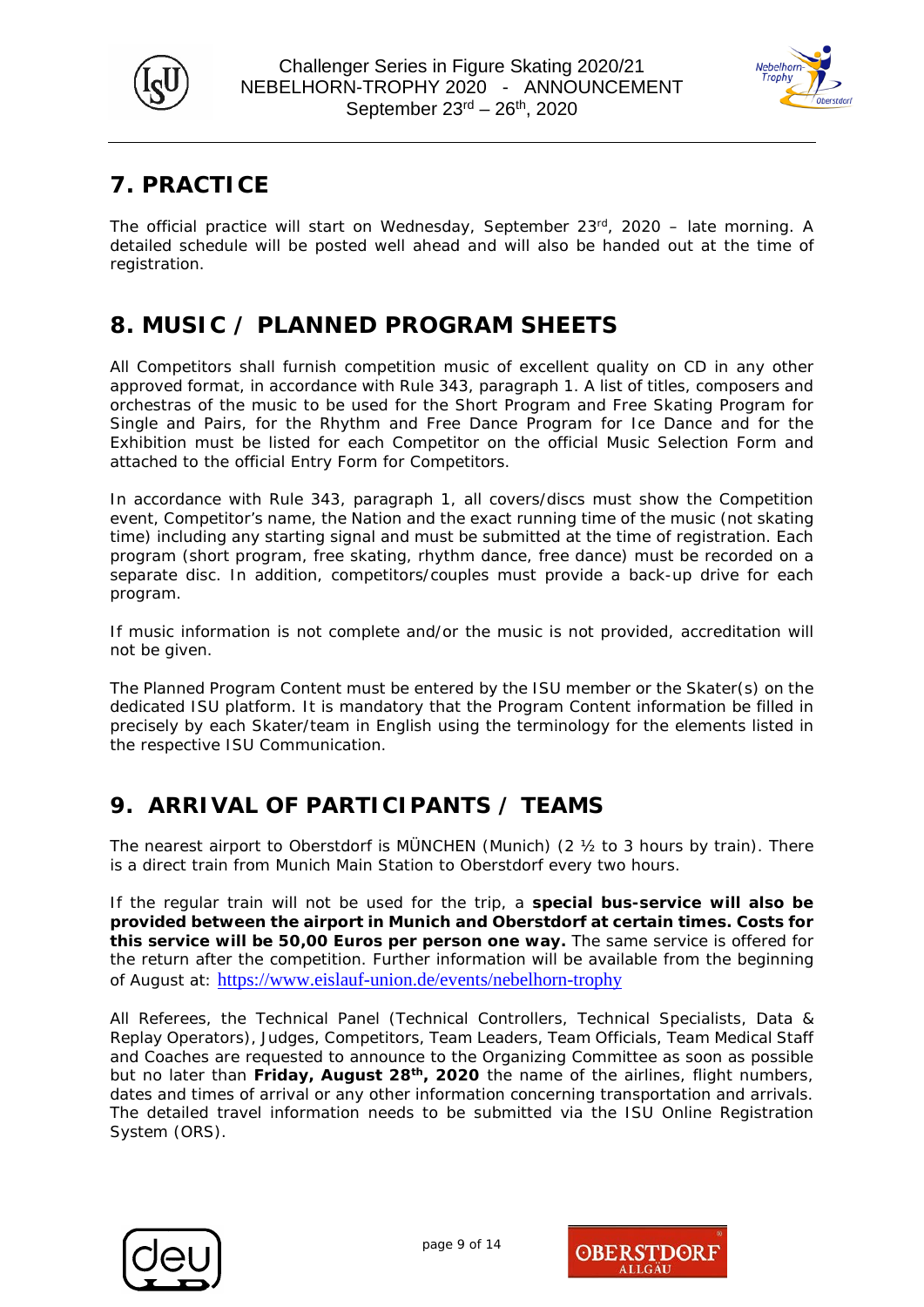



Please note:

Only in very exceptional cases transport for single persons will be provided at the cost of the person concerned.

If you plan to travel by plane, please use the airport of Munich. There will be no shuttle or pick-up service from the airport in Zürich.

If you book your flights, please make sure that

#### **no arrival time in Munich should be planned later than 18.00h**

#### **no departure from Munich Airport should be planned before 10.30h**

There is nearly no chance to reach Oberstdorf by public transport for those who will arrive outside this time-range, and there is no chance to catch flights earlier than indicated above. An overnight stay in Munich (or in Zürich) would be necessary.

## **10. Official Hotel**

There is no official hotel recommended. Teams should contact

*Tourismus Oberstdorf im Oberstdorf Haus* - Vertrieb - Prinzregenten-Platz 1 **87561 Oberstdorf / Germany**  Fax: +49 8322 700 2099 E-mail: reservierung@oberstdorf.de Fon: +49 8322 700 1305

Online booking: <https://eislauf-union.de/events/nebelhorn-trophy-hotel>

Please use the online booking possibility, which will help our partners to find an appropriate proposal for your needs.

## **11. Accreditation**

The official accreditation for Teams is planned at the **Skating Center Oberstdorf.** 

Accreditation as a Team Member will be given to all entered Judges, Competitors and one Team Leader per participating team, one Coach per Competitor, a maximum of two Team Officials of ISU Members (including the Member President), provided that they are Council Members, Technical Committee Members or Members of the Head Office of their Federation and a maximum of two medical persons. Accreditation will only be granted to persons in those various functions if officially entered and named through their ISU Member

#### **When entering the Team in ORS, the ISU Member certifies the indicated functions within the team of all team members. Any misuse of any function will be sanctioned by the ISU/OC.**

Accreditation will be given to appointed Event Officials and Guests. Chaperons will not receive accreditation. They need to purchase a valid ticket.

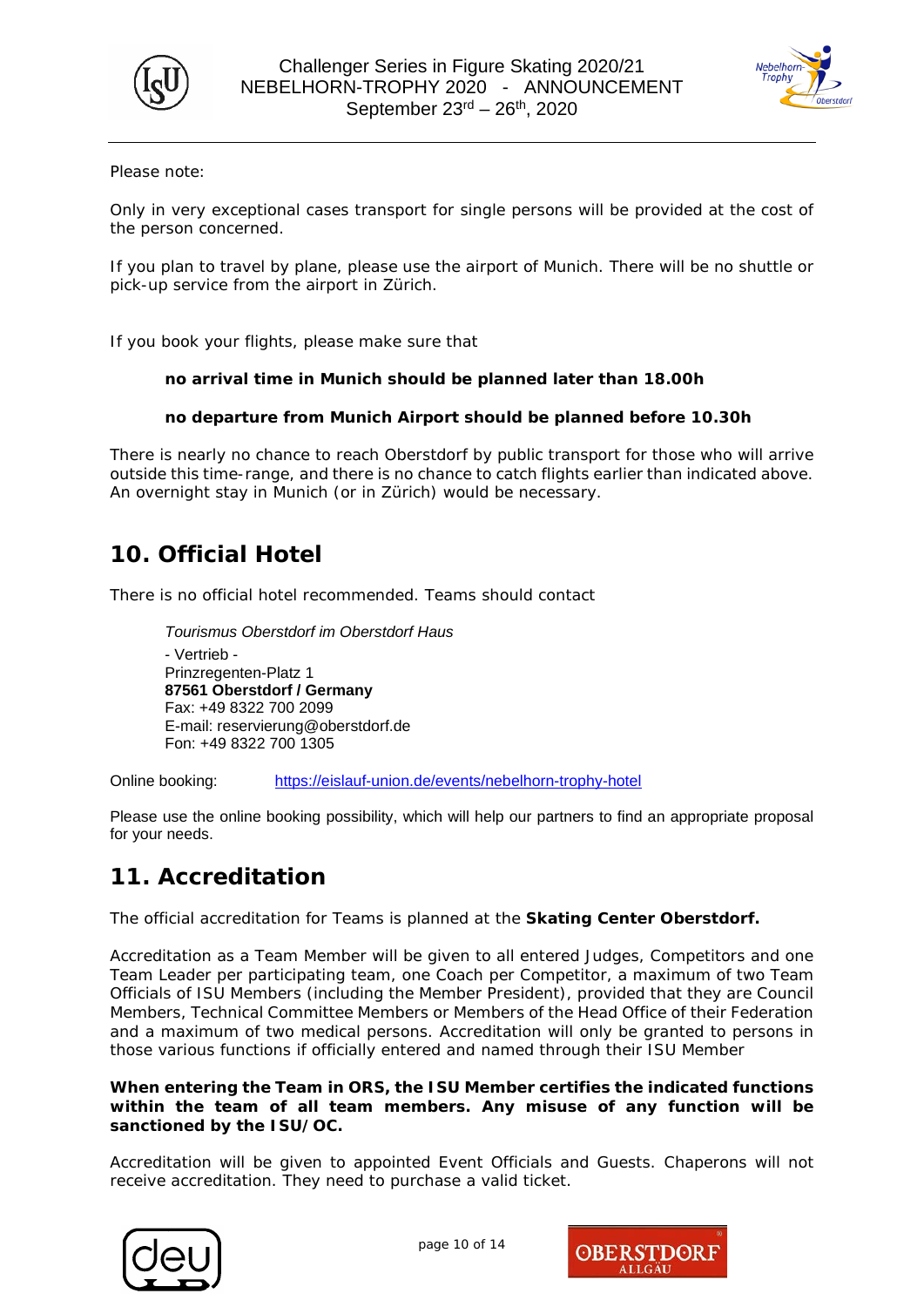



## **12. INDIVIDUAL RESULTS**

#### *Judging and calculations will be done according to ISU Special Regulations Single and Pair Skating and Ice Dance 2018, Rule 352 and 353*

The three best-placed skaters/couples in each event will be announced and honoured at the official Victory Ceremony. The national anthem of the winner will be played and the flag of the medal winners hoisted.

## **13. FRITZ-GEIGER-MEMORIAL TROPHY**

The FRITZ-GEIGER-MEMORIAL TROPHY will be awarded to the best-placed Team with the highest number of points in the Nebelhorn-Trophy 2020. The calculation procedure will be as follows:

- a) The number of ISU Members participating in the "Nebelhorn-Trophy 2020" will decide upon the highest number of points in each discipline. As an example, if 25 ISU Members in total will be attending in the Trophy, 25 points will be awarded in each discipline for the first place. To be counted as a participating Member, a skater of such a Member must complete at least one segment in the respective discipline.
- b) Only the best placed *Man*, the best placed *Lady*, the best placed *Pair* and the best-placed *Ice Dance Couple* of each ISU Member will count for the FRITZ-GEIGER-MEMORIAL-TROPHY 2020.
- c) The final place of each skater/couple will count for Team points and the steps for each team point in the ranking order is always 1 point.
- d) All points reached by an ISU Member will be added to a total.
- e) If two or more ISU Members have obtained the same amount of points, the one ISU Member who received the higher number of first places will be awarded the first place. If two or more ISU Members have obtained the same amount of points and the same amount of first places, the higher number of second places will count for the better placement. In this case a first place will count as a second place. If there is also a tie, the higher number of third places will decide upon the better placement, and so on. If there is still a tie the better placement in the Ladies event of the Nebelhorn-Trophy 2020 will count for the better placement.

The winning Team will receive a replica of the "FRITZ GEIGER MEMORIAL TROPHY" while the original will remain with the organizer.

## **14. DRAWS**

Draws for the Short Program and the Rhythm Dance will be made according to ISU Rule 513 – "ISU Grand Prix of Figure Skating Series (Senior)". For the Free Skating / Free Dance segment the reverse order of places in the Short Program/Rhythm Dance do determine the starting order.



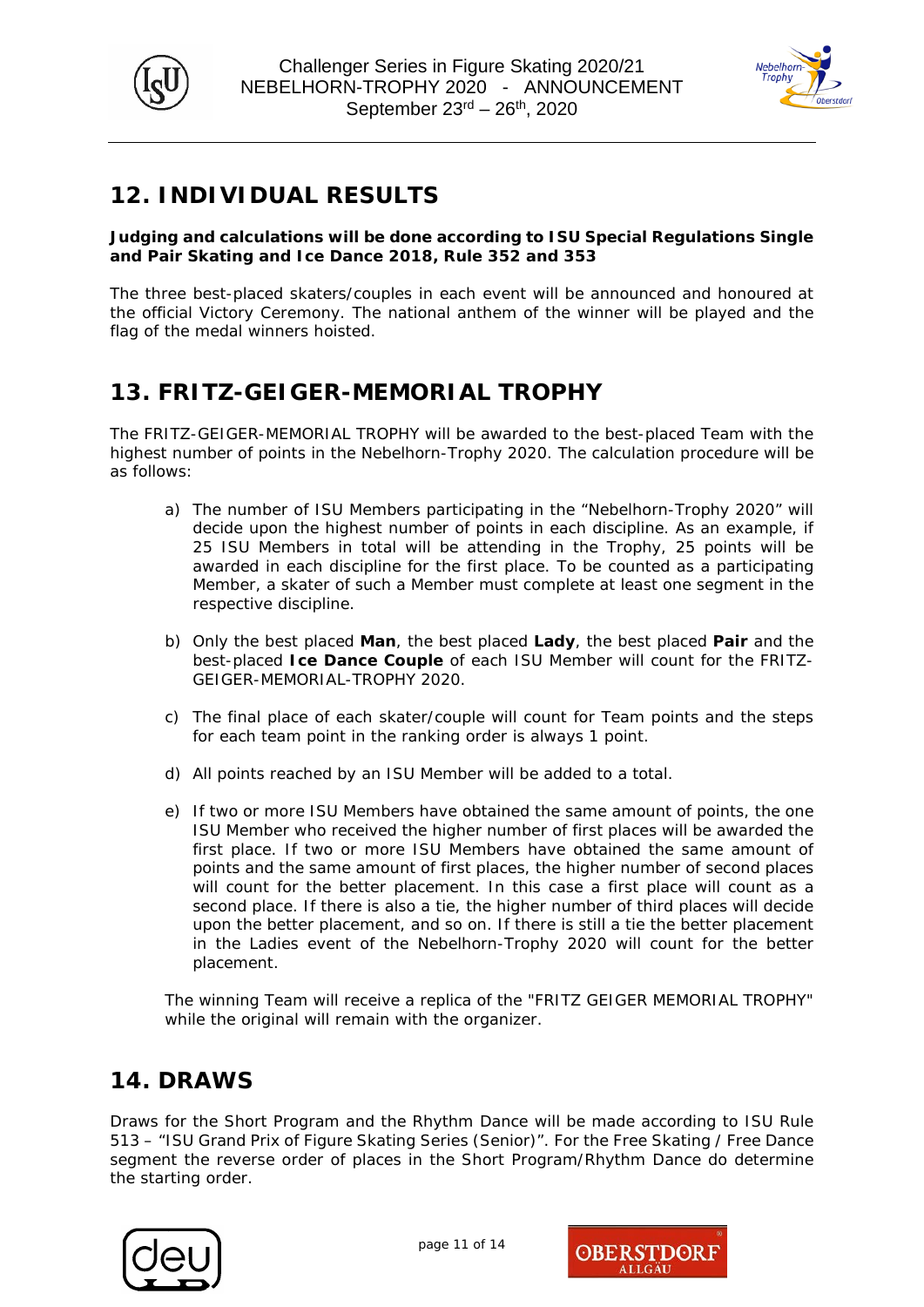



## **15. INSURANCE / LIABILITY**

In accordance with Rule 119, it is the sole responsibility of each Member participating in the NEBELHORN-TROPHY 2020, to provide medical and accident insurance for their athletes, officials and all other members of the Member's team. Such insurance must assure full medical attendance and also the return to the home country by air transport or by other expeditious means of the ill or injured person.

The Organizer assumes no responsibility for or liability with respect to bodily or personal injury or property damage incurred in connection incurred by Competitors and Officials.

## **16. EXHIBITION**

The best three placed skaters/couples in the final ranking of each category will be asked to take part in an exhibition on Saturday night. Additional skaters/couples will be invited to participate.

## **17. MEETINGS FOR ISU EVENT OFFICIALS AND JUDGES**

All Referees, Technical Controllers, Technical Specialists, Data and Replay Operators and Judges are responsible to make their travel arrangements in order to be able to attend the respective event related meetings. If any other party makes the flight arrangements, the Referees, Technical Controllers, Technical Specialists, Data and Replay Operators and the Judges are responsible to check if such arrangements are in line with the detailed schedule as mentioned under paragraph 19.

## **18. INFORMATION**

Please address all requests to:

Deutsche Eislauf-Union e. V. Menzinger Str. 68 D-80992 München

phone: +49 89 85609420 Email: [event@eislauf-union.de](mailto:event@eislauf-union.de)



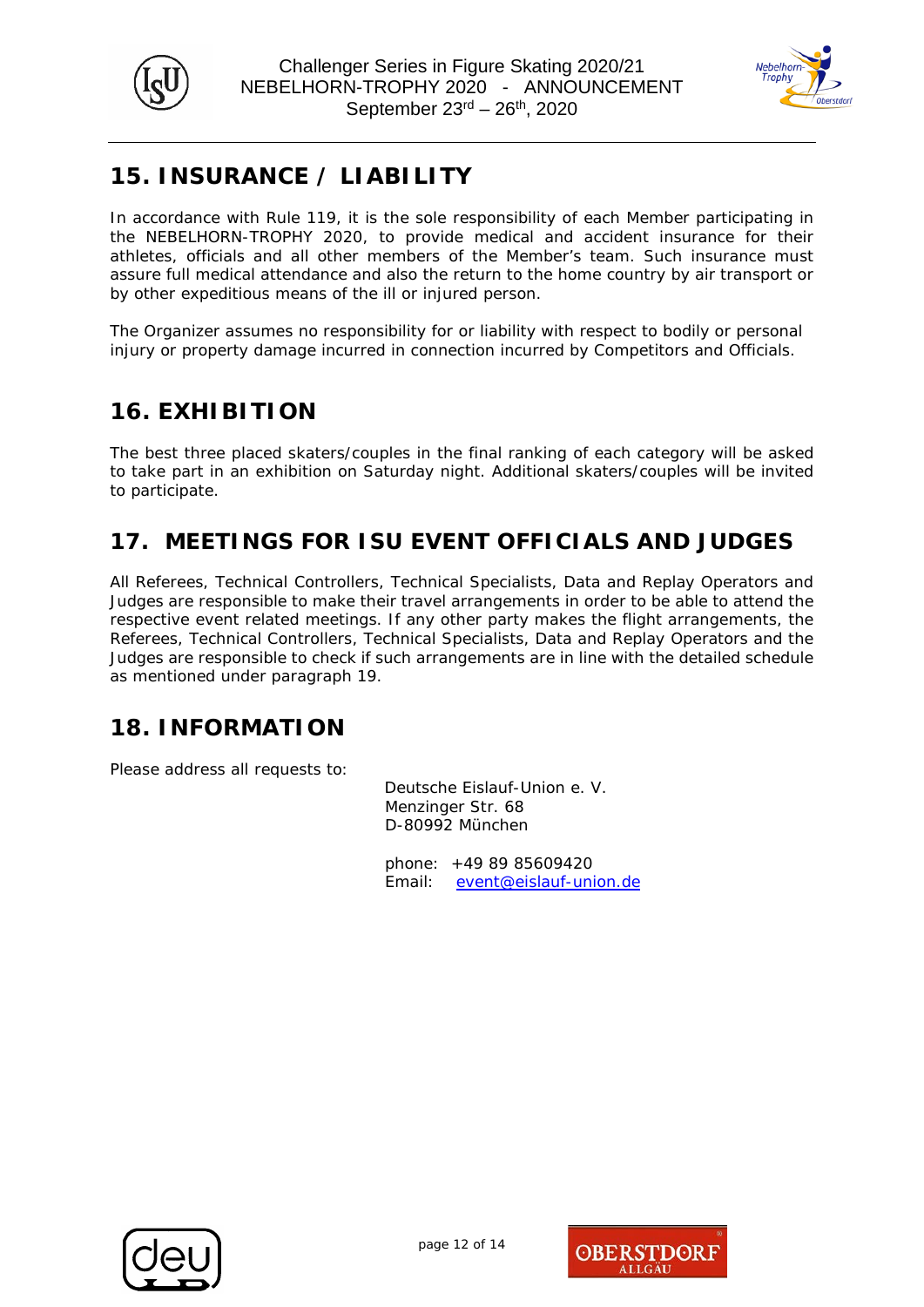



## **19. PROVISIONAL EVENT SCHEDULE (subject to changes)**

#### **Tuesday, September 22nd, 2020**

Day of Arrival

#### **Wednesday, September 23rd, 2020**

Official Practice 18:00 h Team Leaders' Meeting 20:15 h ISU Dinner

#### **Thursday, September 24th, 2020**

| 09:00 h |        | <b>Judges Draw and Meeting</b> |
|---------|--------|--------------------------------|
| 13:00 h | Men    | Short Program                  |
|         | Ladies | Short Program                  |
|         | Pairs  | Short Program                  |

#### **Friday, September 25th, 2020**

| 13:00 h | Ice Dance                     | <b>Rhythm Dance</b> |  |
|---------|-------------------------------|---------------------|--|
|         | Men                           | <b>Free Skating</b> |  |
|         | Victory Ceremony Men          |                     |  |
|         | Pairs                         | Free Skating        |  |
|         | <b>Victory Ceremony Pairs</b> |                     |  |

#### Saturday, September 26<sup>th</sup>, 2020

- 07:30 h RTD Pairs and Men
- 10:30 h Ladies Free Skating Ice Dance Free Dance Victory Ceremony Ladies & Ice Dance
- 20:15 h EXHIBITION
- 18:00 h RTD Ladies
- 20:00 h RTD Ice Dance
- 20:15 h Victory Ceremony Fritz-Geiger-Memorial Trophy Exhibition

#### Sunday, September 27<sup>th</sup>, 2020

08:30 h Meetings Technical Committees Single & Pairs and Ice Dance

Departure